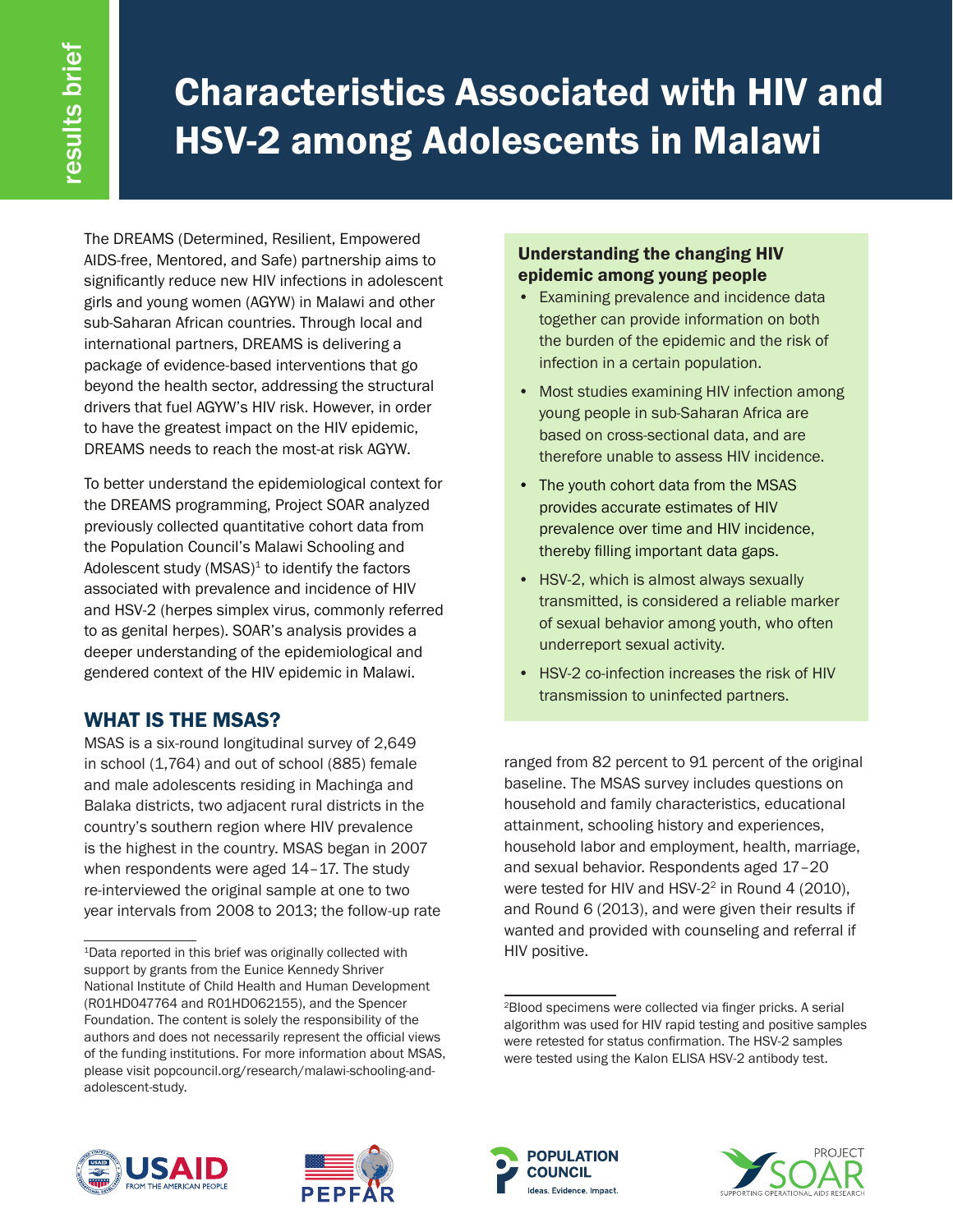## ANALYSIS

Prevalence of HIV and HSV-2 was computed at Round 6 in 2013 using testing data from all rounds. In order to identify which characteristics put young people at risk, multivariate logistic regression models were estimated to identify the most important characteristics associated with prevalence of infection when all other variables are controlled. Baseline characteristics considered included: age, ethnic group, district of residence, whether moved prior to 2007, orphanhood status, parental education, school enrollment, ability to read in English and Chichewa and numeracy score, sexually active, marital status, household assets, participation in sports and social clubs, number of male and female friends, experience of violence in the home, pregnancy experience or partner's pregnancy experience as well as baseline community characteristics (proportion of fathers who have completed primary school and household assets). For prevalence models, individual characteristics were measured in 2007 whereas HIV and HSV-2 status were measured in 2013; thus, the characteristics associated with HIV prevalence were measured, for the most part, prior to infection.

Incidence of HIV and HSV-2 between Rounds 4 and 6 (2010–2013) for those negative at Round 4 was also calculated. Bivariate Cox hazard models were used to estimate characteristics that significantly increased the risk of acquiring HIV or HSV-2 between 2010 and 2013 among those uninfected 2010. However, due to the low rates of HIV infection, our analysis may have had less power to identify all significant correlates of infection. Characteristics that may have changed since 2007 were measured as of Round 4 in 2010.

## RESULTS

#### HIV and HSV-2 prevalence

As is true throughout the region, young women are much more likely to be infected; 7.0 percent of females tested positive for HIV compared with 1.7 percent of males. Prevalence of HSV-2 is quite high; as 24.3 percent of males and 33.6 percent of females were infected by Round 6 when aged 20–23 years.

#### Adolescent men's and women's characteristics at baseline (2007)

|                                         | $n = 867$ | $n=1,083$ |
|-----------------------------------------|-----------|-----------|
|                                         |           |           |
| Age 16-17 (vs 14-15)                    | 41%       | 41%       |
| <b>Resident in Machinga (vs Balaka)</b> | 51%       | 52%       |
| <b>Experienced death of parent</b>      |           |           |
| Mother died                             | 15%       | 16%       |
| Father died                             | 26%       | 26%       |
| <b>Schooling</b>                        |           |           |
| Mother completed primary school         | 10%       | 14%       |
| Father completed primary school         | 25%       | 30%       |
| Attends school Round 1                  | 73%       | 66%       |
| <b>Ever had sex</b>                     | 58%       | 34%       |
| <b>Marital status</b>                   |           |           |
| Previously married                      | 0%        | 2%        |
| Currently married                       | 0%        | 10%       |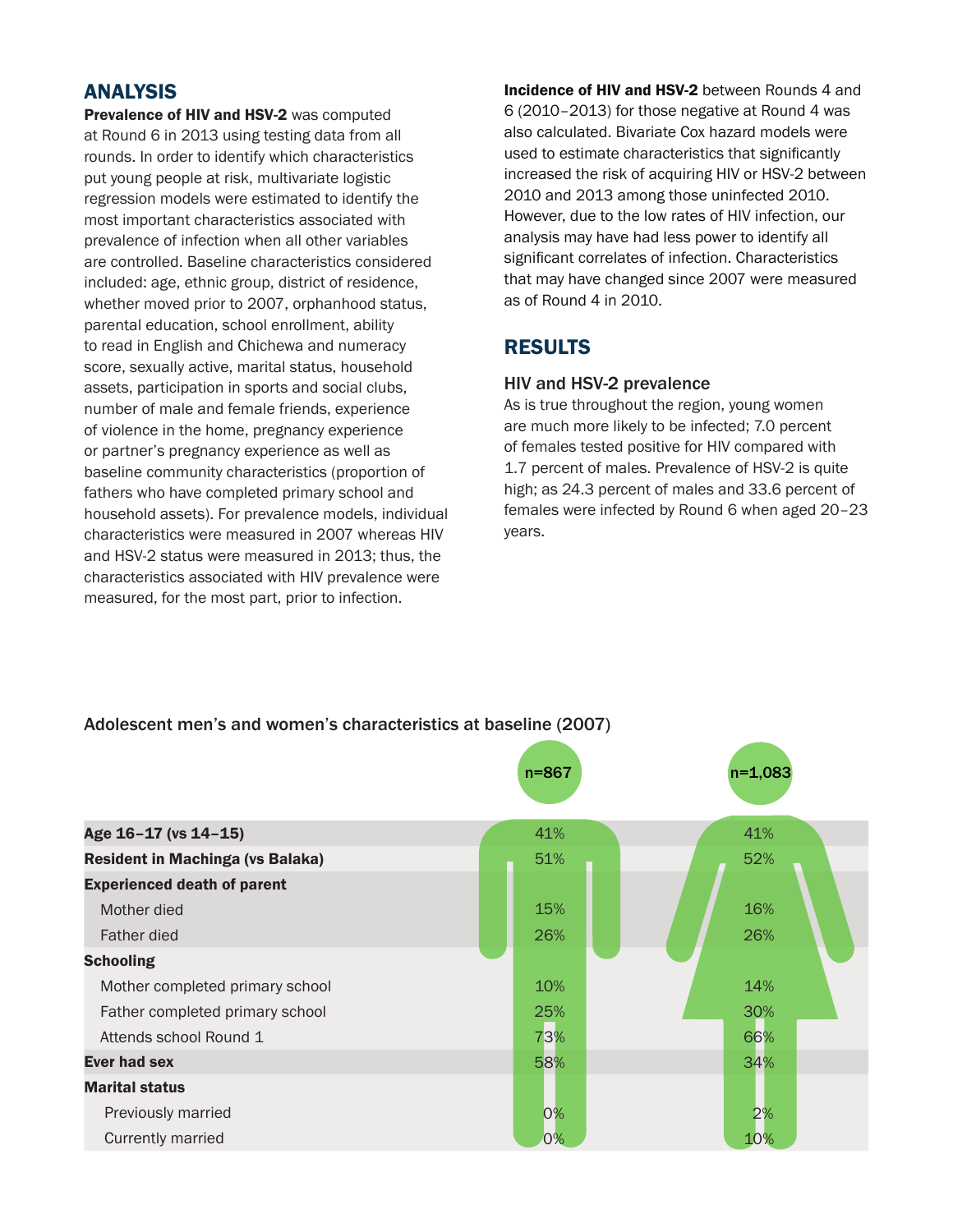Characteristics associated with prevalence of HIV and HSV-2: Multivariate models



### HSV-2 and HIV incidence

For HIV, the incidence rate was 3.4 per 1,000 person years among males and 9.9 per 1,000 person years among females. The estimated incidence rate for HSV-2 between 2010 and 2013 was 38.0 per 1,000 person years among males and 51.4 per 1,000 person years among females.

## Characteristics associated with HIV and HSV-2 acquisition among adolescent males and females: Bivariate models



HSV-2 acquisition (Incidence rate per 1,000)